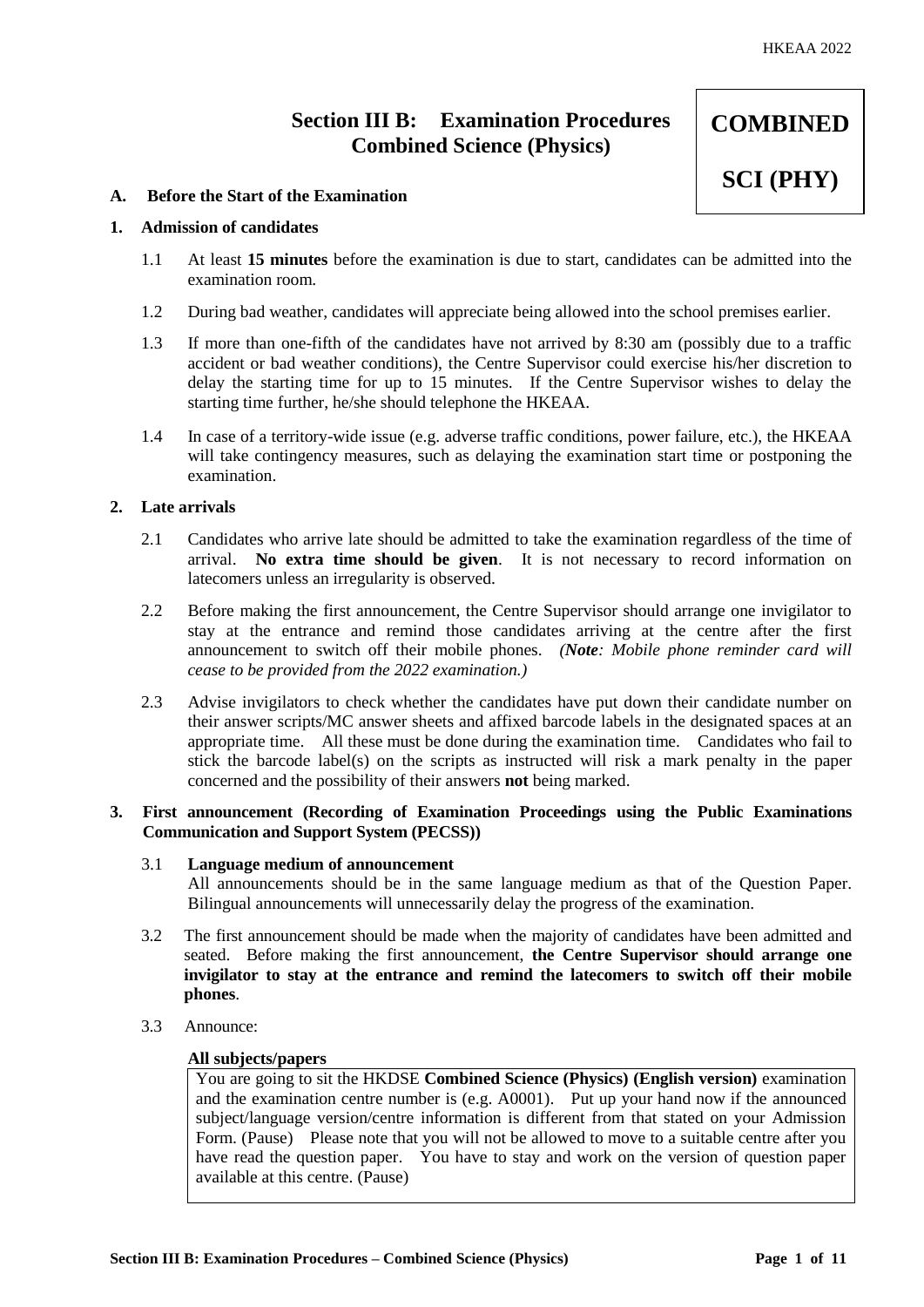The 'Public Examinations Communication  $\&$  Support System' has been installed at this examination centre. The centre conditions and examination proceedings will be recorded. Only authorised persons of the HKEAA can view, store or handle the recordings. The recordings will be destroyed upon closing of the examination year.

3.4 In case a candidate claims that the subject/language version/centre information announced by the Centre Supervisor is different from that stated on his/her Admission Form, the **Centre Supervisor should arrange an invigilator to distribute the 'Notes for Wrong Centre or Wrong Version Candidates'** (**SR3(Notes) -** see *Specimen 40*) to the candidate concerned and let him/her decide whether or not to remain sitting the examination in this centre. For handling cases of wrong centre/wrong version candidates, please refer to *Section IV paragraphs 15 and 16*.

# **4. Second announcement (Checking of personal belongings)**

Announce:

# **(All subjects/papers)**

Check that you have taken the correct seat according to the seat number as stated on your Admission Form. Place your Admission Form and Identity Card or identification document on the top right-hand corner of your desk and not inside any folder. If you bring a folder, you must put it under your chair. Put up your hand if you have any questions. (Pause)

Put all the stationery you need to use on your desk. If you have brought a pencil case, put it in your bag or under your chair. (Pause)

If you intend to use a calculator during the examination, put the calculator on your desk. Remove the calculator cover/jacket and place it inside your bag or under the chair. Check your calculator now to make sure that no writings or markings have been made on the calculator. (Pause)

If you have brought a mobile phone, take out the phone now. Check to see if it has been switched off. (Pause) If not, switch it off now. You should also ensure that the alarm function of the phone has also been turned off and no sound will be emitted. (Pause for 15 seconds to ensure that candidates are complying with the instructions)

Now place the phone under your chair in a position clearly visible to the invigilators. (Pause)

If you have question paper(s) from previous examination session(s), notes, pieces of paper, books and dictionaries etc., put them in your bag. If you have brought any electronic devices (such as tablet, multimedia player, electronic dictionary, databank watch, smart watch, wireless earphones or other wearable technologies with communication or data storage functions, etc.), or articles that can emit sound, switch them off now (if possible) and put them in your bag or under your chair. (Pause)

Zip up your bag and put it under your chair. Do not leave your bag in the aisle. If you do not have a bag, put your purse and your mobile phone under your chair but bring all your other belongings to the front of the hall and put them … (Please clearly tell the candidates the location which you assign and ask an invigilator to assist).

Please note that if you are found to have any unauthorised materials on your desk or in the drawer of your desk, on your body or in your clothing after the Question Papers have been distributed, or any electronic devices (including mobile phone) switched on during the examination, you will receive a mark penalty, subject downgrading or even be disqualified from the whole examination.

Put up your hand if you have any questions. (Pause)

#### **Note:**

Repeat this announcement nearer the start of the examination if there are a lot of latecomers.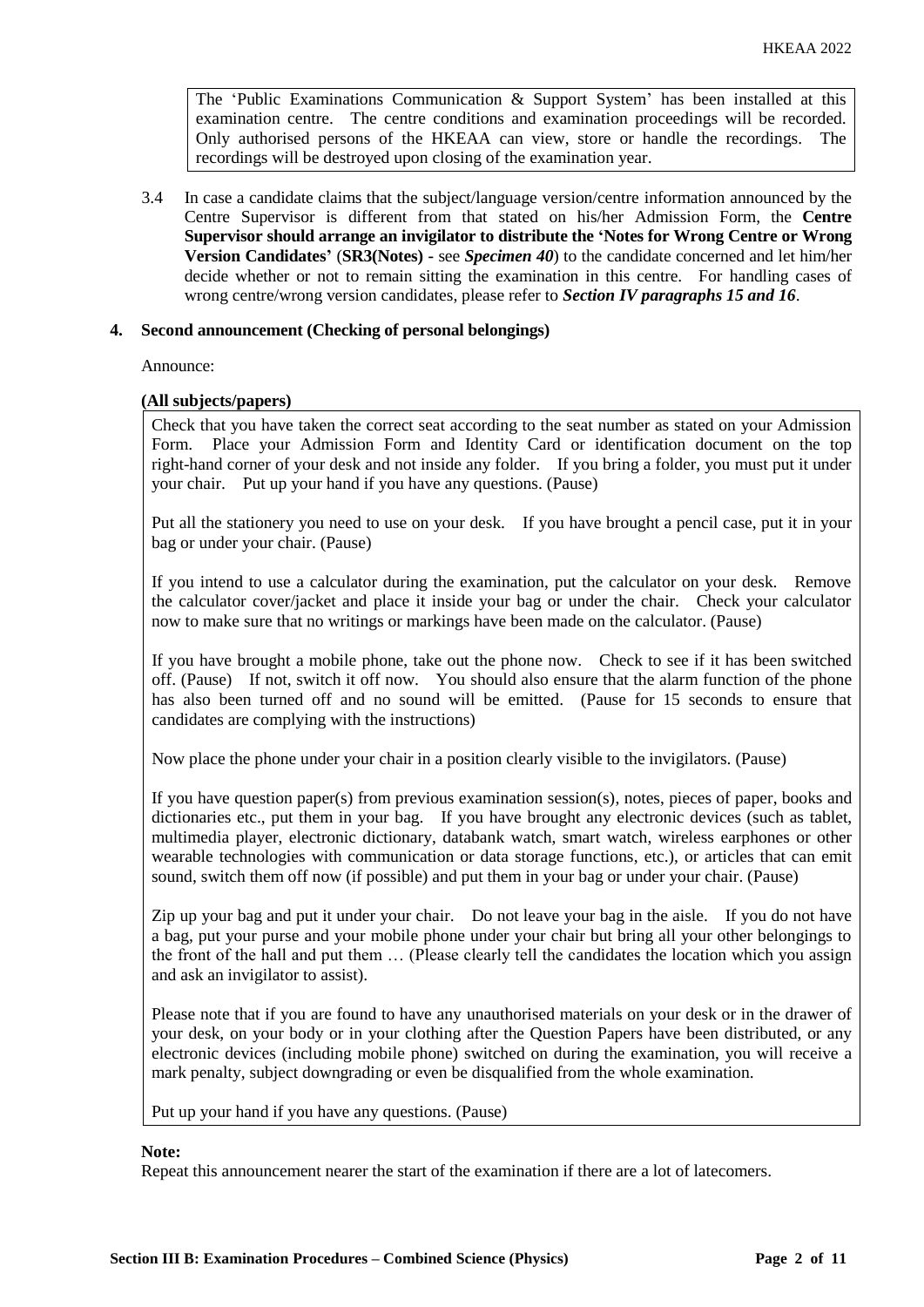The Centre Supervisor should ask the invigilators to check that the candidates follow these instructions. **Before the examination begins, should no mobile phone be found under a candidate's chair, invigilators may ask the candidate concerned if he/she has brought a mobile phone.**

# **5. Third announcement (Checking of barcode labels)**

### **Combined Science (Physics)**

You should have on your desk a barcode sheet. Put up your hand if you do not. (Pause)

Your English name has been printed on the top of the barcode sheet. Each barcode label on the sheet has been printed with your candidate number, centre number, seat number and the subject/paper name. Please check to make sure that you have been given the correct barcode sheet. Put up your hand if you have any questions. (Pause)

After the start of the examination, you should first write your Candidate Number in the boxes provided on the front cover of the Question-Answer Book. You should copy your Candidate Number from your Admission Form. Moreover, you should stick barcode labels in the designated spaces on the cover and the inner pages of your Question-Answer Book. You should also stick a barcode label, write your Candidate Number and name and sign on the MC answer sheet.

If you use a supplementary answer sheet or graph paper, you should also write your Candidate Number and affix a barcode label in the designated space. Do not fold, scratch or stain the barcode labels.

No extra time will be given to candidates for sticking the barcode labels on after the 'Stop working' announcement.

Each page of the Question-Answer Book, supplementary answer sheet and graph paper has been printed with a page number. Do not change any of the page numbers or write your answers near them as this might affect the scanning of your script. It should also be noted that answers written in the margins will not be marked.

# **6. Fourth announcement (Checking of MC answer sheets and Rough-work Sheets)**

#### **Combined Science (Physics)**

You should have on your desk an MC answer sheet and one rough-work sheet. Put up your hand if you do not. (Pause)

Now, read the Instructions on the MC answer sheet. (Pause)

# **7. Fifth announcement (Distribution of Question Papers and Question-Answer Books)**

The Centre Supervisor should check carefully whether the Question Papers and Question-Answer Books are **for the correct session**. The Centre Supervisor should then unseal and **open the packets of Question Papers and Question-Answer Books in front of the invigilators and candidates**. After ensuring that there are sufficient copies for distribution, announce:

#### **Combined Science (Physics)**

The Question Paper and Question-Answer Book will be distributed now. Make sure you have put away all unauthorised articles; otherwise you will be penalised. (Pause to allow sufficient time, say 10 seconds, for candidates to put away their unauthorised articles)

Do not turn over your Question Paper or Question-Answer Book and do not start writing until you are told to do so.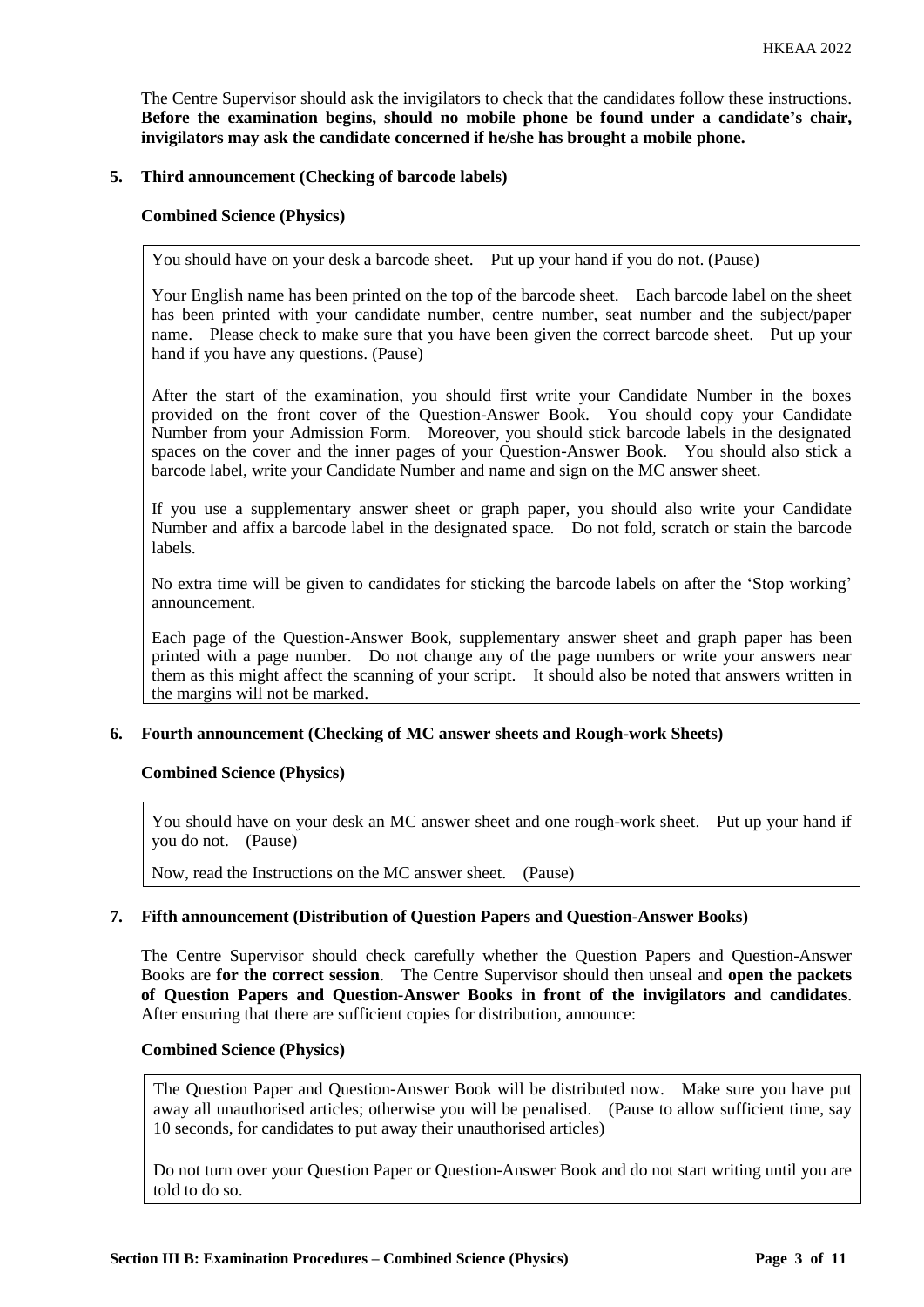The Centre Supervisor should then give the Question Papers and Question-Answer Books to the invigilators and instruct them to distribute the papers to the candidates, with **the cover of the Question Papers and Question-Answer Books facing up**. If an invigilator finds any writing on a candidate's rough-work sheet during the distribution of Question Papers/Question-Answer Books, he/she should collect the rough-work sheet immediately and replace it with a new one.

# **8. Sixth announcement (Checking of Question Papers and Question-Answer Books)**

### **Combined Science (Physics)**

You should have on your desk a Question Paper, an MC answer sheet and a Question-Answer Book. Put up your hand if you do not. (Pause)

Answers for Section A must be marked on the MC answer sheet and answers for Section B should be put in the Question-Answer Book. You are advised to use a pencil to mark the answers on the MC answer sheet and use a blue or black pen to write the answers on the Question-Answer Book. Do not fold or puncture the MC answer sheet.

Now, read the Instructions on the cover of the Question Paper and Question-Answer Book. Do not turn over the Question Paper and Question-Answer Book until you are told to do so. (Pause for 15 seconds)

# **9. Seventh announcement (Checking of Question Papers and start of the examination)**

9.1 Before the start of the examination, the Centre Supervisor should remind candidates to make sure that they do not have any electronic devices (including mobile phones) switched on or on the body. Then ask the candidates to open the Question Paper and Question-Answer Book to **check the number of pages/questions**. After the start of the examination, candidates should first write their candidate number in the boxes provided on the MC answer sheet and the front cover of their Question-Answer Book (candidates should also write their name and sign on the MC answer sheet), and affix barcode labels in the designated spaces on the MC answer sheet, the front cover and the inner pages of the Question-Answer Book according to the instructions on the cover. No extra time will be given to candidates for sticking the barcode labels after the 'Stop working' announcement.

#### **Combined Science (Physics)**

Before the examination begins, make sure that you have switched off your mobile phone, including the alarm function, and that you do not have any electronic devices on the body. (Pause to allow sufficient time, say 30 seconds, for candidates to do the final check)

Check your Question Paper and Question-Answer Book to make sure that there are no missing questions. Words like '**End of Paper**' or '**End of Section**' should appear after the last question. (Pause)

**Close the Question Paper and Question-Answer Book after checking.**

**After the announcement of the start of the examination**, you should first write your Candidate Number in the boxes provided on the front cover of the Question-Answer Book. You should copy your Candidate Number from your Admission Form. You should stick barcode labels in the designated spaces on the cover and the inner pages of your Question-Answer Book according to the Instructions on the cover. You should also stick a barcode label, write your Candidate Number and name and sign on the MC answer sheet.

**No extra time will be given** to candidates for sticking barcode labels after the 'Stop working' announcement.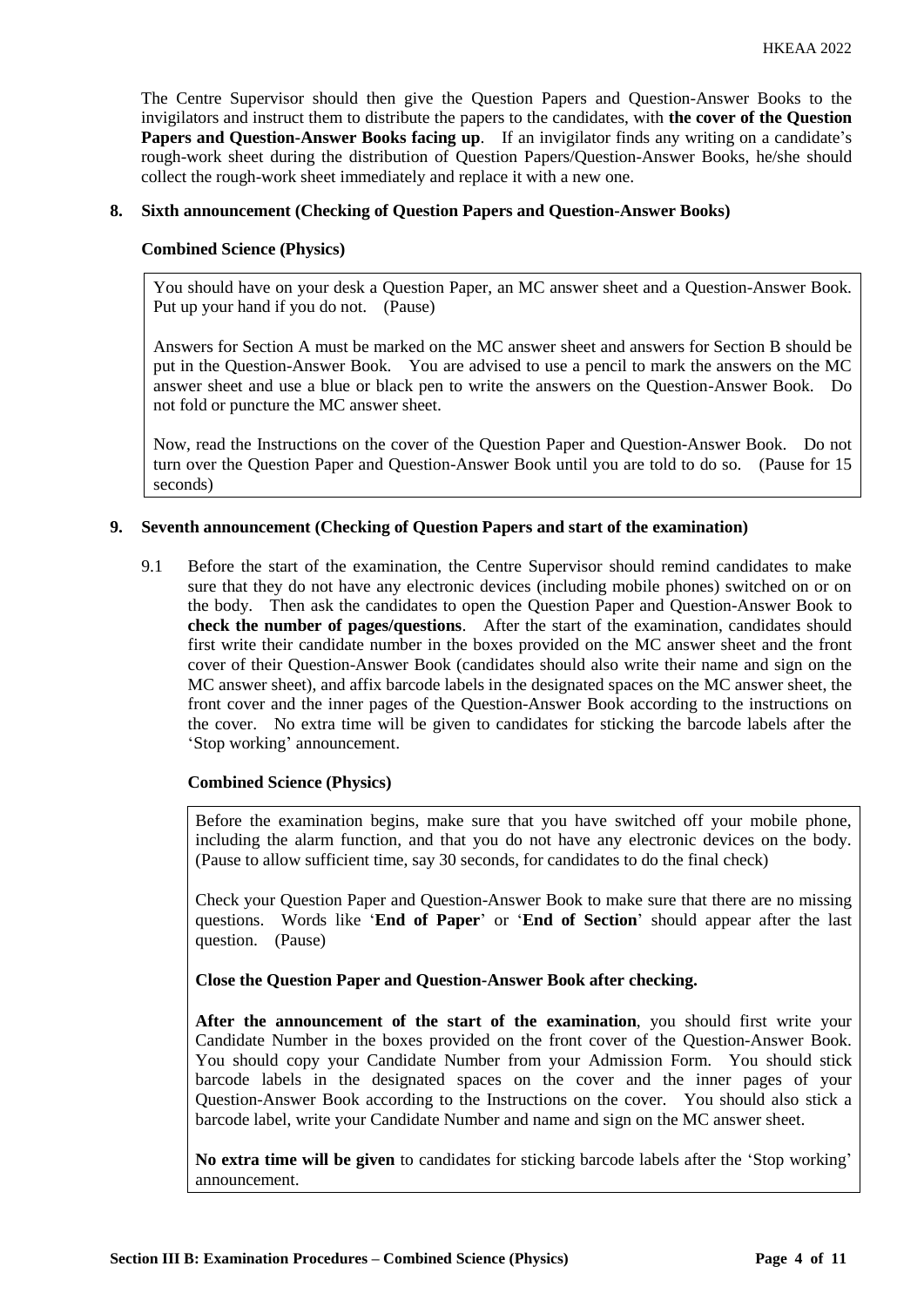- 9.2 The Centre Supervisor should **check if there is any Special Notice** which contains last-minute messages to candidates. The Special Notice, if any, is in a **bright yellow envelope** (see *Specimen 9*). If there is a Special Notice for the session, make an announcement according to the instructions in the Special Notice and write down the contents of the Special Notice on the blackboard for the candidates' reference, particularly the latecomers.
- 9.3 If there are no questions from the candidates, the Centre Supervisor should give the signal to begin by announcing:

**Combined Science (Physics)** (leaving early is allowed during the period after the first 30 minutes and before the last 15 minutes)

If you wish to leave early, you should put up your hand to seek an invigilator's permission. Early leavers are not allowed to take away the question papers.

According to the hall clock (my watch), the time is \_\_\_\_. The finishing time is \_\_\_\_. You may now start.

- 9.4 After the 'You may now start' announcement, the Centre Supervisor should write the actual starting time and the correct finishing time on the blackboard for the information of candidates and invigilators.
- 9.5 The Centre Supervisor should avoid the practice of writing up the starting and finishing times in advance, and should do this **only** when the precise times are known. If the hall has a clock visible to the candidates and is functioning properly (see **Notes** below), the Centre Supervisor should time the examination according to this clock. The Centre Supervisor may also refer to the digital timer available on the computer desktop of PECSS. Apart from providing a countdown of the examination time, the timer also provides reminders of the last 15 minutes, last 5 minutes and end of the examination session. The Centre Supervisor must ensure that candidates are given the full amount of time as specified on the Question Paper/Question-Answer Book. **No extra time** should be given to the candidates for reading the questions or for any other reason without specific instructions from the HKEAA.

# **Notes:**

- (1) The Centre Supervisor should check whether the hall clock is functioning properly before the start of the examination. If not, candidates should be reminded not to refer to the clock during the examination.
- (2) If there are two clocks in the hall (say one in the front of the hall and one at the back), the Centre Supervisor should use the one facing the candidates and inform the candidates of the clock he/she is using for timing the examination in order to avoid misunderstanding.
- 9.6 The Centre Supervisor should ensure that all examinations start punctually as scheduled in the timetable. If under special circumstances an examination has to be delayed (due to bad weather or insufficient Question Papers/Question-Answer Books being made available), the Centre Supervisor should ensure that the candidates are given the full amount of time as specified on the Question Paper/Question-Answer Book. **Under no circumstances should an examination start before the scheduled time.**
- 9.7 Write the actual starting time and finishing time at the end of the session in the spaces provided on the Sessional Report (for elective subjects) (See *Specimen 20C*).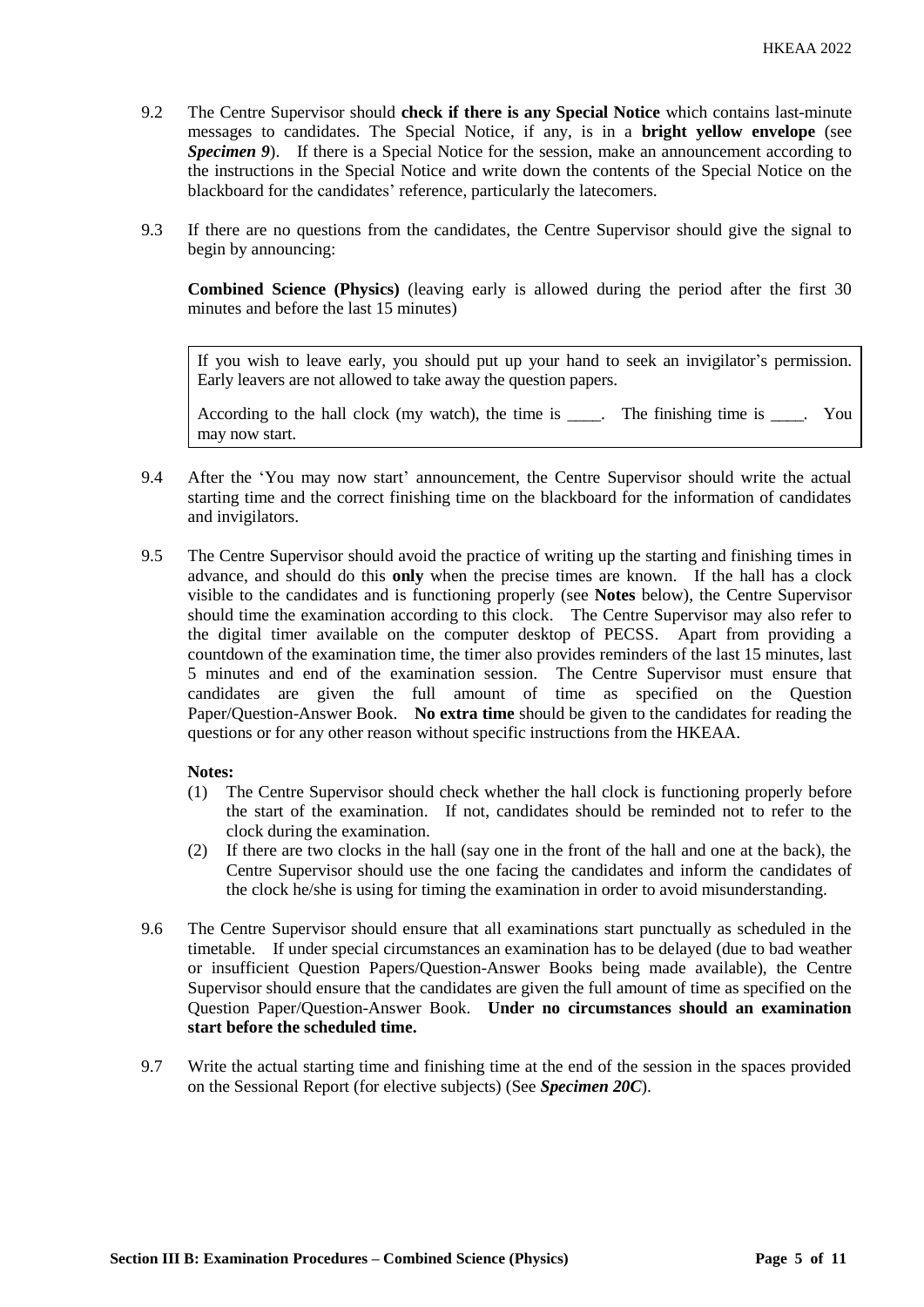# **B. Procedures after the Start of the Examination**

### **10. Checking the Admission Forms and Identification Documents**

Please refer to *Section III A paragraph 3* for details.

# **11. Taking of Candidates' Attendance**

Please refer to *Section III A paragraph 4* for details.

### **12. Collecting Question Papers and answer books from vacant seats**

12.1 **30 minutes** after the start of the examination, ask the invigilators to collect the Question Paper/ Question-Answer Book/MC answer sheet/rough-work sheet/barcode sheet from each vacant seat and return them to the Centre Supervisor. The Centre Supervisor is advised to put the blank Question-Answer Books/MC answer sheets inside a designated box/plastic bag to avoid mixing them up with the candidates' scripts to be collected at the end of the examination.

The Centre Supervisor should ask the invigilators to select 'Recording Absentees' from the Main Menu of their barcode scanner, scan the barcode sheets of the absentees, and upload the absentees' records to the ASTS programme before the absentees' barcode sheets are put inside the barcode sheet envelope (see *Specimen 30B*).

# 12.2 **The school should return the surplus Multiple-Choice Question Papers for Section A and Question-Answer Books for Section B of Combined Science (Biology), Combined Science (Chemistry) and Combined Science (Physics) to the HKEAA.**

12.3 In the case of a candidate **requesting to have another Question-Answer Book**, the request should not normally be accepted. Supplementary answer sheets should be supplied.

#### **13. Early leavers**

- 13.1 Early leave is not allowed for the Listening papers and Multiple-Choice papers (i.e. Music Paper 1/Mathematics Compulsory Part Paper 2/Economics Paper 1).
- 13.2 For other subjects/papers, candidates may leave the examination room after the first 30 minutes of the session to 15 minutes before the end of the session. Candidates wishing to leave during the permitted time must raise their hand to summon an invigilator. Before a candidate is given permission to leave, the invigilator should ensure that (1) the candidate number has been put down and barcode labels have been affixed in the designated spaces of the answer script even if no attempt has been made to answer any questions; and (2) the question number box on each page of the answer script has been marked. **Early leavers are not allowed to take away the Question Papers.**
- 13.3 The Centre Supervisor should report in detail (time of the incident, circumstances, etc.) any candidate who has left the examination room without permission or who has taken away the Question Paper on Report Form SR4g (see *Specimen 23A*).
- 13.4 If a candidate claims to be sick and wishes to leave outside the permitted time, he/she should state his/her reasons on Report Form SR4g for follow up by the HKEAA. He/she has to write his/her name and address in the space provided on the form. Please complete the attendance taking for the candidate and follow the script collection procedures as described in *paragraph 13.2* before letting the candidate leave.
- 13.5 The Question Papers and answer scripts of early leavers should be left on the candidates' desks. **The answer scripts should be collected at the end of the session together with those of other candidates** and placed in the appropriate script envelope.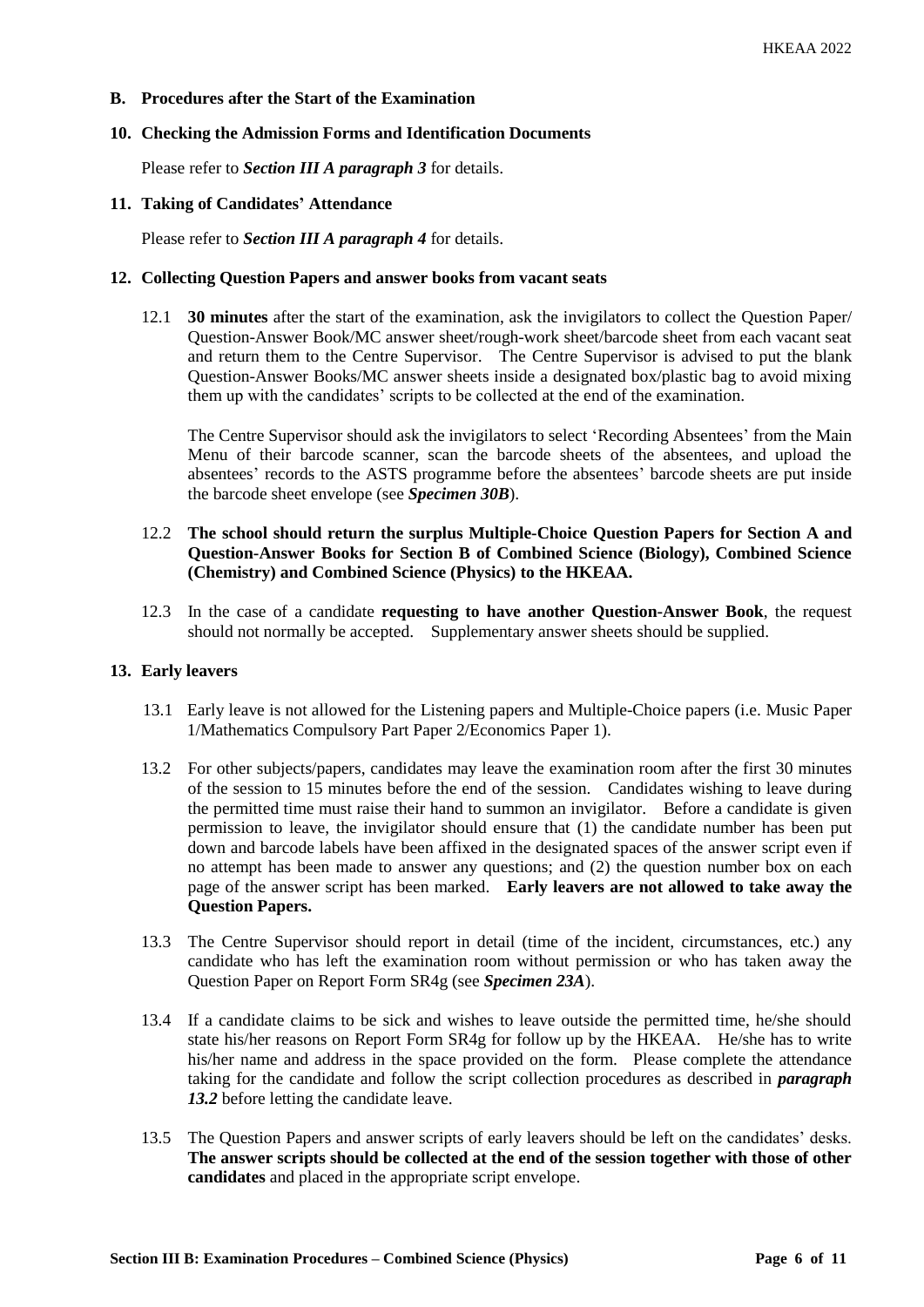# **14. Questions raised by candidates**

Please refer to *Section III A paragraph 5* for details.

### **15. Toilet arrangements**

Please refer to *Section III A paragraph 6* for details.

# **C. Report Forms**

# **16. If the Centre Supervisor wishes to make a report about the conduct of the examination, he/she can use the following report forms:**

- Form SR1 Candidates without Admission Form/Identification Document
- Form SR3 Candidates Attended the Wrong Examination Centre/Subject/Paper/Module/ Language Version not on Admission Form
- Form  $SR4g$  Examination Irregularities (cheating/insufficient papers/candidates' disobeying the 'Stop working' instructions, etc.)
- Form  $SR4b$  Examination Irregularities (Barcodes)
- 
- Form SR4c Examination Irregularities (Calculators)<br>Form SR4p Examination Irregularities (Mobile • Form SR4p — Examination Irregularities (Mobile Phones/Electronic Devices/Sounding Devices)
- Form SR4t Candidates Going to the Toilet<br>• Form SR4i Examination Irregularities (Invi
- **Examination Irregularities (Invigilators)**
- Sessional Report (for elective subjects)

# **D. End of Examination**

### **17. Eighth announcement (Reminding candidates of the time left)**

17.1 15 minutes before the end of the session, the Centre Supervisor should announce:

# **Combined Science (Physics)**

You have 15 minutes left. You are not allowed to leave the examination room until you are told to do so.

Make sure you have written your Candidate Number and name, stuck a barcode label and signed on the MC answer sheet. Also, make sure you have written your Candidate Number and stuck barcode labels in the designated spaces of the Question-Answer Book.

No extra time will be given to candidates for sticking the barcode labels after the 'Stop working' announcement.

17.2 5 minutes before the end of the session, the Centre Supervisor should announce:

You have 5 minutes left. Make sure you have written your Candidate Number and stuck barcode labels in the designated spaces on the MC answer sheet, Question-Answer Book and all supplementary answer sheets or graph paper.

# **Remember to enter the question number and mark the question number box on all appropriate pages.**

Cross out all unwanted materials. You will *NOT* be allowed to work on your MC answer sheet, Question-Answer Book and supplementary answer sheets or graph paper including affixing barcode labels, using an eraser, filling in question numbers or holding any stationery after the 'Stop working' announcement.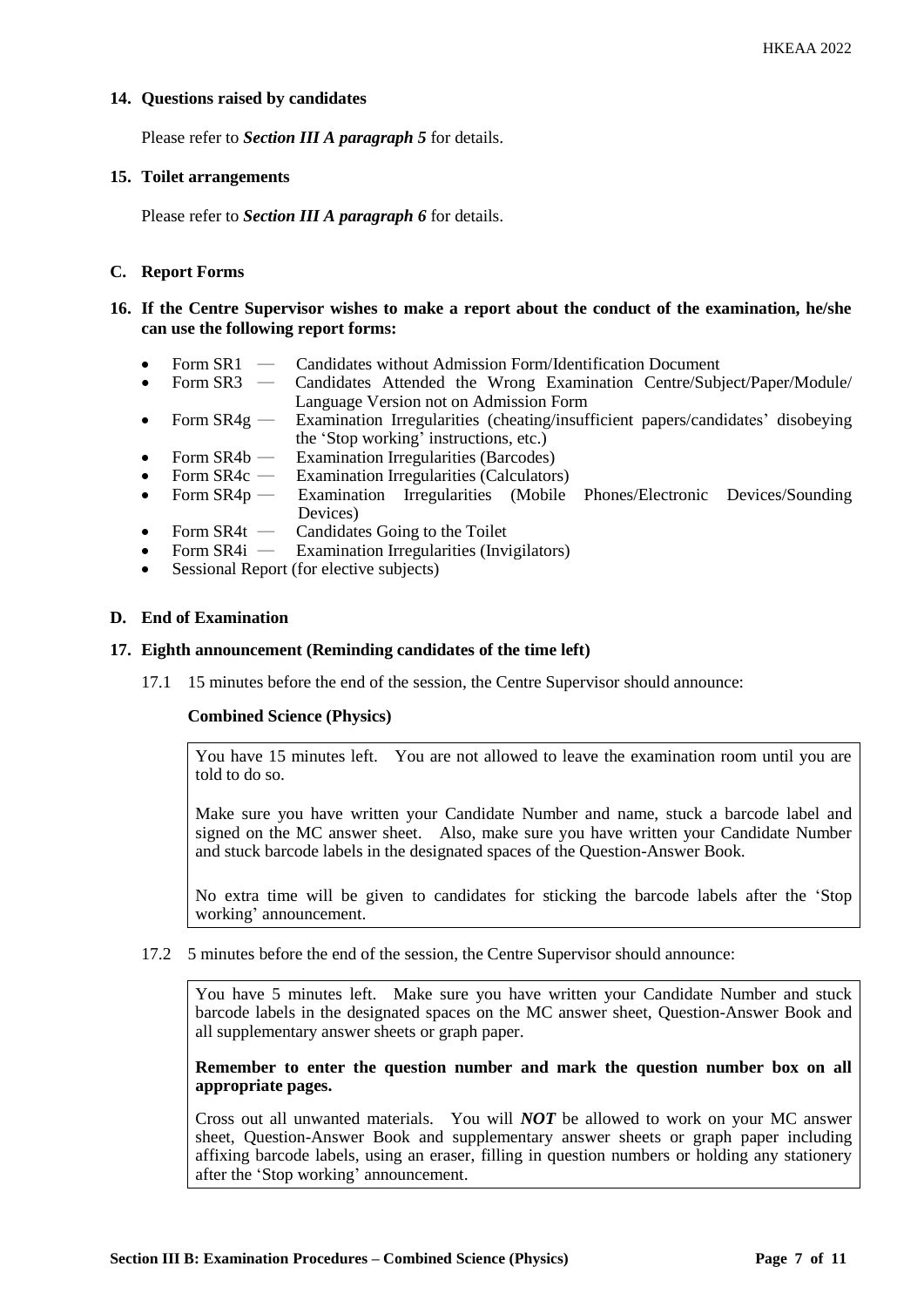# **18. Ninth announcement ('Stop working' instruction)**

18.1 When time is up, announce:

# **Combined Science (Physics)**

The time now is \_\_\_\_\_. Time is up. Stop working. Put down all your stationery. **(Pause for 10 seconds to ensure that all candidates are complying with the instructions^)**

Do not pack your personal belongings until you are told to do so. Close your Question Paper and Question-Answer Book. You must not work on your answers or affix barcode labels now, otherwise you will receive a mark penalty. (Pause)

The MC answer sheet and Question-Answer Book will be collected separately. If you have supplementary answer sheets, tie them in your Question-Answer Book with the piece of string provided. Put your Question-Answer Book and MC answer sheet next to the unused barcode labels. They will also be collected separately. The Question Paper for Section A will also be collected.

Make sure that your Admission Form and identification document do not get included in your answer script.

- **^** During the 10-second pause after *'Put down all your stationery'* is announced, the Centre Supervisor should stay on the stage to ensure that the candidates follow the instructions and invigilators should check if any candidates are still working on their answer scripts (including writing, erasing/crossing out answers, holding any stationery, affixing barcode labels or filling in question numbers).
- 18.2 For handling cases of candidates disobeying the 'Stop working' instruction, please refer to *Section IV paragraph 19*.

#### **19. Tenth announcement (Collection of answer scripts)**

19.1 The Centre Supervisor should announce:

#### **Combined Science (Physics)**

Your Question-Answer Book and MC answer sheet will be collected now. Stay in your seat quietly until you are told to leave.

While collecting the answer scripts, if you are found not having stuck a barcode label on the cover of the Question-Answer Book or the MC answer sheet, to facilitate scanning, the invigilator will let you stick the label on the cover or the MC answer sheet under supervision. You are required to complete a report form before leaving the examination room.

- 19.2 The Centre Supervisor should assign the invigilators to collect separately the answer scripts, rough-work sheet, barcode sheets (with/without remaining barcode labels) and **question papers [for Combined Science (Biology) Section A, Combined Science (Chemistry) Section A and Combined Science (Physics) Section A only)]**, etc.
- 19.3 While collecting the Question-Answer Books/MC answer sheets, if an invigilator discovers that **a candidate has not put down his/her candidate number on the cover of his/her Question-Answer Book/MC answer sheet, the candidate can be allowed to write his/her candidate number on the cover/MC answer sheet only under the supervision of the invigilator. However, the candidate should not be allowed to fill in the question number boxes.**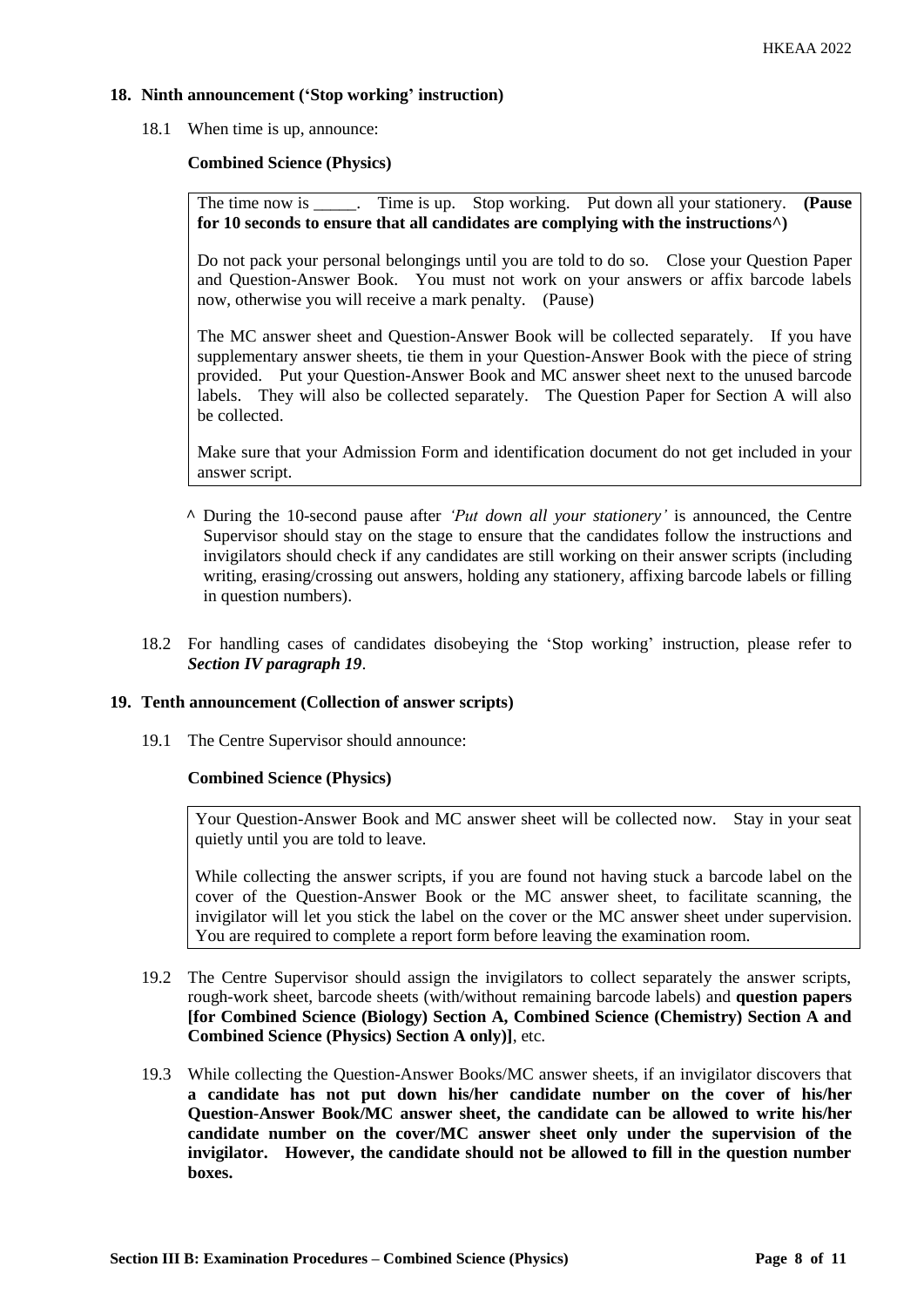19.4 While collecting the Question-Answer Books/MC answer sheets, if an invigilator discovers that **a candidate has not stuck any barcode labels on the cover of the Question-Answer Book/MC answer sheet, to facilitate scanning, the candidate should be asked to stick the barcode label on that cover/MC answer sheet under the supervision of the invigilator. A report must be made on Report Form SR4b. The candidate should be asked to sign the report form.** 

### **20. Checking of answer scripts collected**

- 20.1 The answer scripts should be collected in candidate number order, with the smallest candidate number on top.
- 20.2 Ask the invigilators to scan the barcode labels on the scripts, including those using spare barcode labels. After scanning all answer scripts, invigilators should place the barcode scanners on the cradle for data transmission.
- 20.3 **The Centre Supervisor should check the 'Summary Report' and the 'Discrepancy Report' in the ASTS programme to ensure that the number of candidates present tallies with the number of collected scripts.** If there is a discrepancy between the attendance records and the scripts' records, the relevant information will be shown in the 'Discrepancy Report' in the ASTS programme. The Centre Supervisor should investigate the irregularities immediately. Please refer to the 'ASTS User Guide' where necessary.
- 20.4 If, at the time of scanning the barcode labels on the scripts, an invigilator discovers that a candidate has not stuck any barcode label on the cover of the Question-Answer Book/MC answer sheet, the Question-Answer Book/MC answer sheet need not be scanned. The matter must be reported to the Centre Supervisor immediately and recorded on Report Form SR4b. The case will be shown in the 'Discrepancy Report' of the ASTS programme.

The Centre Supervisor should, under the page of 'Answer Script', select the relevant candidate and click 'Edit' manually to update the script record. The candidate's script record should be updated as follows:

- (i) from '0/1' to ' $\checkmark$ ' (for examinations using 1 answer book)
- (ii) from '1/2' to ' $\checkmark$ ' (for examinations using 2 answer books and 1 answer book has been scanned while the other cannot be scanned)
- (iii) from '0/2' to ' $\checkmark$ ' (for examinations using 2 answer books and both answer books cannot be scanned).

The completed Report Form SR4b and the Question-Answer Book/MC answer sheet should be placed in the **Envelope for Special Reports & Related Scripts/Answer Sheets**.

20.5 The Centre Supervisor should put down the total number of scripts collected in the appropriate spaces on the Sessional Report (for elective subjects).

#### **21. Eleventh announcement (Dismissal of candidates)**

21.1 On completion of the collection and checking of all answer scripts, the Centre Supervisor should announce:

#### **Combined Science (Physics)**

You may now pack your personal belongings. Make sure you have your Admission Form, identification document and other personal belongings. (Pause) You may now leave.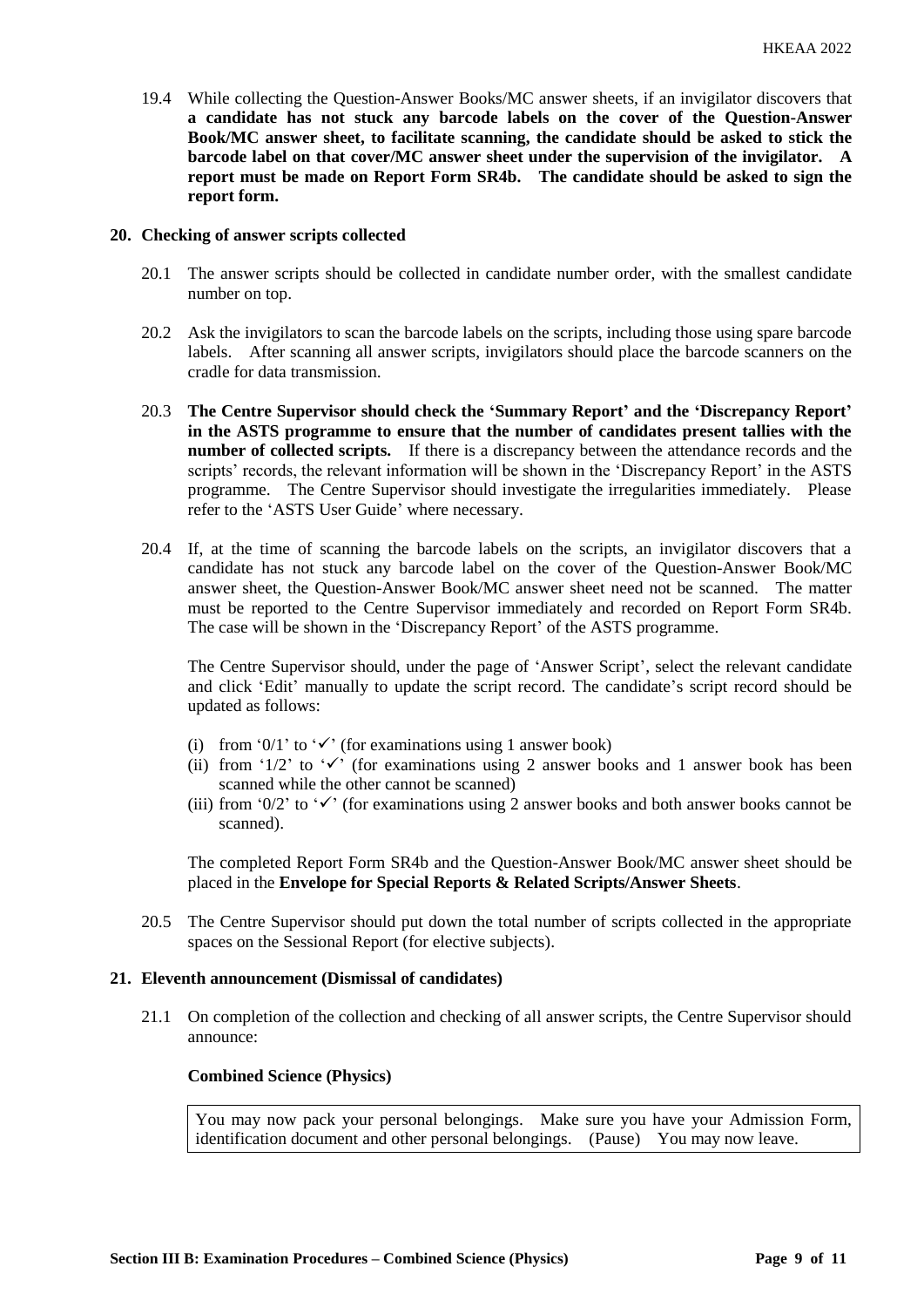21.2 In the case of a candidate reporting any irregularity concerning the examination (e.g. requests a realignment of his/her MC answers), the Centre Supervisor should record the details of the irregularity (such as whether the case was reported before or after the dismissal of candidates) on Report Form SR4g so that follow-up action can be taken by the HKEAA.

# **22. Completing the Sessional Report (for elective subjects)**

The Sessional Report (for elective subjects) should be completed by the Centre Supervisor and two invigilators (including one invigilator not provided by the centre school). This report need not be returned daily. It should be returned to the Scripts Collection Centre after the very last HKDSE examination session in the centre.

# **23. Packing of scripts and examination materials**

23.1 The Centre Supervisor should refer to the Script Envelope Summary (see *Specimen 26B*) for the number of pre-printed script envelopes provided to the centre. The answer scripts should be placed in the appropriate script envelopes (see *Specimen 26A*) in candidate number order according to the candidate number ranges printed on the script envelope labels. The number of scripts inside should be written on each of the envelopes. Each envelope should be sealed with a piece of Security Adhesive Tape. The Centre Supervisor and one invigilator should then sign on the flap of the envelope across the tape (see *Specimen 27*). The envelopes must be tied with a piece of string for carrying purposes.

**For Combined Science (Biology), Combined Science (Chemistry) and Combined Science (Physics), all used (collected from the candidates) and unused Question Papers for Section A and unused Question-Answer Books for Section B should be placed in the envelope for 'Return of Unused/Used/Unattempted Question Papers/Question-Answer Books' (see**  *Specimen 37***).**

23.2 The MC answer sheets (absentees excluded) should be placed in the original answer sheet folder (see *Specimen 28*) which should then be placed in the clear plastic bags provided. The plastic bags should be sealed with Security Adhesive Tape. Do not bend or tie the folders. Except for the last folder, answer sheets of candidates (absentees excluded) from each 100 seats should be placed in one folder, e.g.

| <b>Seat Number Range Folder</b> |                |                                                         |
|---------------------------------|----------------|---------------------------------------------------------|
| $001 - 100$                     |                | $\frac{1}{\sqrt{1}}$ If there are absentees, the folder |
| $101 - 200$                     |                | 2 $\rightarrow$ will have fewer than 100 MC             |
| 201-247                         | $\overline{3}$ | answer sheets                                           |

# 23.3 **Items to be placed in the normal script envelopes/MC answer sheet folders:**

### **Scripts/answer sheets of**

- (1) candidates who are present (including latecomers, early leavers and additional candidates);
- (2) candidates who cannot produce their Admission Forms but can produce their identification documents and the candidate numbers claimed can be verified;
- (3) candidates whose Admission Forms do not bear their photographs and who cannot produce their identification documents but their personalised barcode sheets can be found at the centre;
- (4) candidates who have disobeyed the 'Stop working' instruction;
- (5) candidates whose calculators do not have the 'H.K.E.A.A. APPROVED' or 'H.K.E.A. APPROVED' label but the calculators are on the Permitted List.